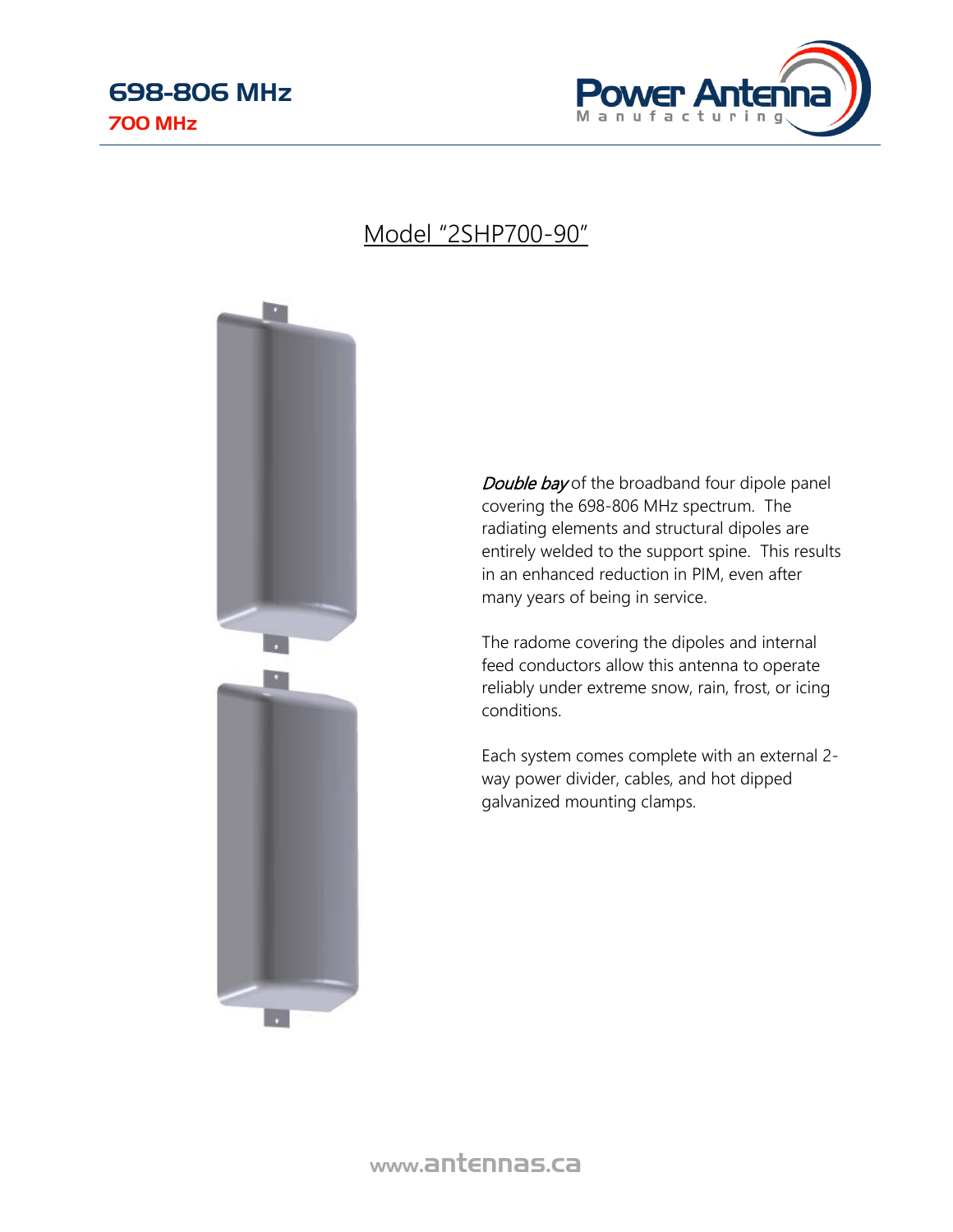

### **Electrical**

|                           | Frequency: 698-806 MHz                                        |
|---------------------------|---------------------------------------------------------------|
|                           | Gain: 12.7 dBd (14.8 dBi) w/o electrical beam tilt            |
|                           | Beam width: 90 degrees at 750 MHz (-3dB pts)                  |
| Impedance: 50 ohms        |                                                               |
| VSWR: < 1.5:1             |                                                               |
| Polarization: Horizontal  |                                                               |
|                           | Max. Input Power: 500W standard, higher input power available |
|                           | PIM: $<$ -150 dBc (2 x 20w)                                   |
| Input Connector: N female |                                                               |
| F/B Ratio: 20 dB          |                                                               |
|                           | XPD: 22 dB typical                                            |
|                           | Beam tilt: Any degree of electrical or mechanical available   |

# **Mechanical**

|                                         | Weight: 40 lbs (without mounting hardware)                                                                  |
|-----------------------------------------|-------------------------------------------------------------------------------------------------------------|
| Mounting:                               | Hot dipped galvanized steel, customized to tower spec or<br>standard pipe OD                                |
| Radiating Elements:                     | Structural Aluminum 4 dipole panel with machined brass<br>connectivity                                      |
|                                         | Reflector: Galvanized sheet metal                                                                           |
|                                         | Radome: UV stabilized ASA                                                                                   |
| Grounding:                              | Antenna and radiating elements are fully DC grounded via the<br>mounting hardware for lightning protection. |
|                                         | Dimensions: 500mm wide X 2200mm long X 200mm deep                                                           |
|                                         | Wind load: 1.63 kN Frontal, 500 N Lateral @ 160 km/h                                                        |
| Vertical Height Reg'd: 2.2 m / 7.2 feet |                                                                                                             |

www.antennas.ca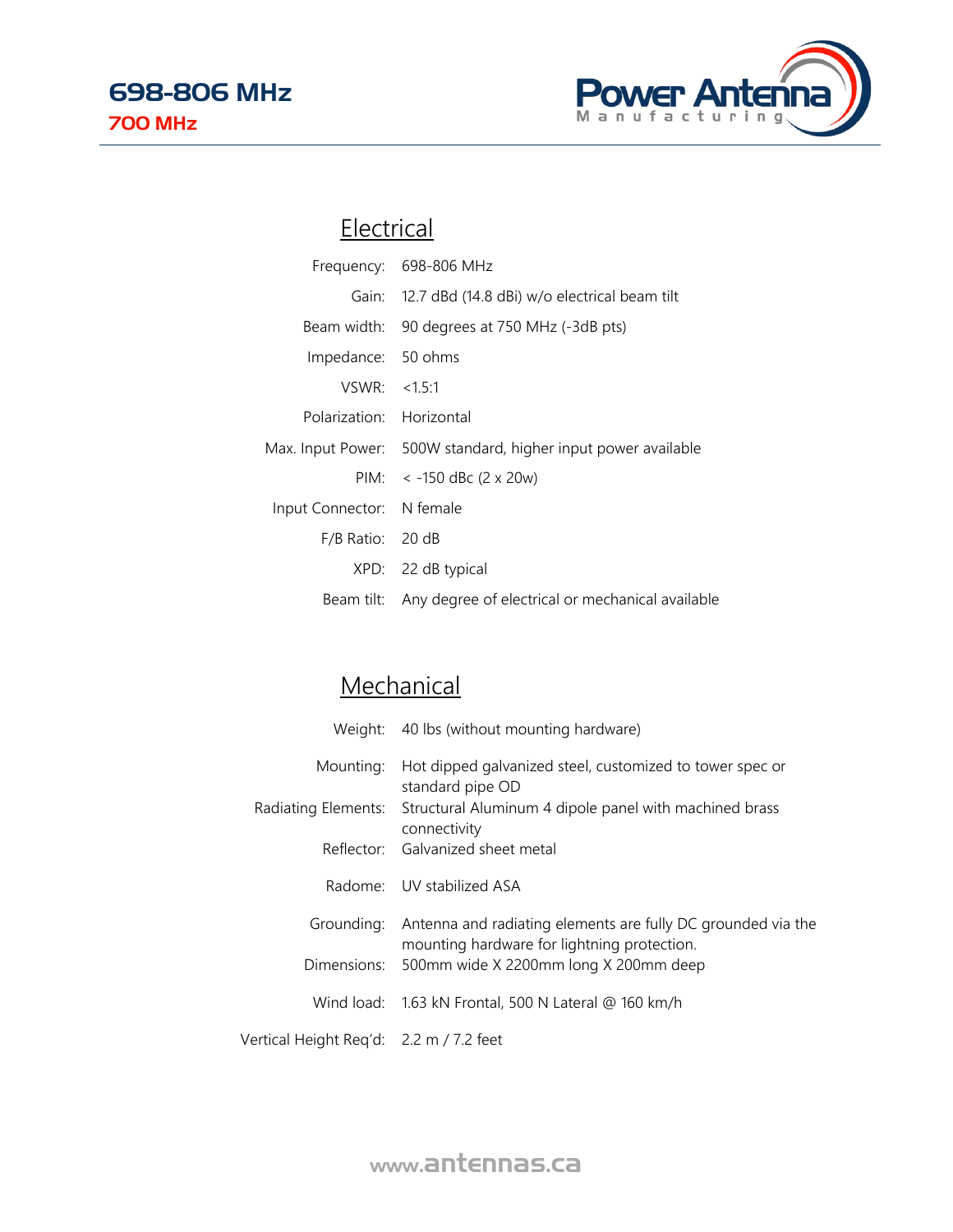

### Horizontal Plane - 2SHP700-90